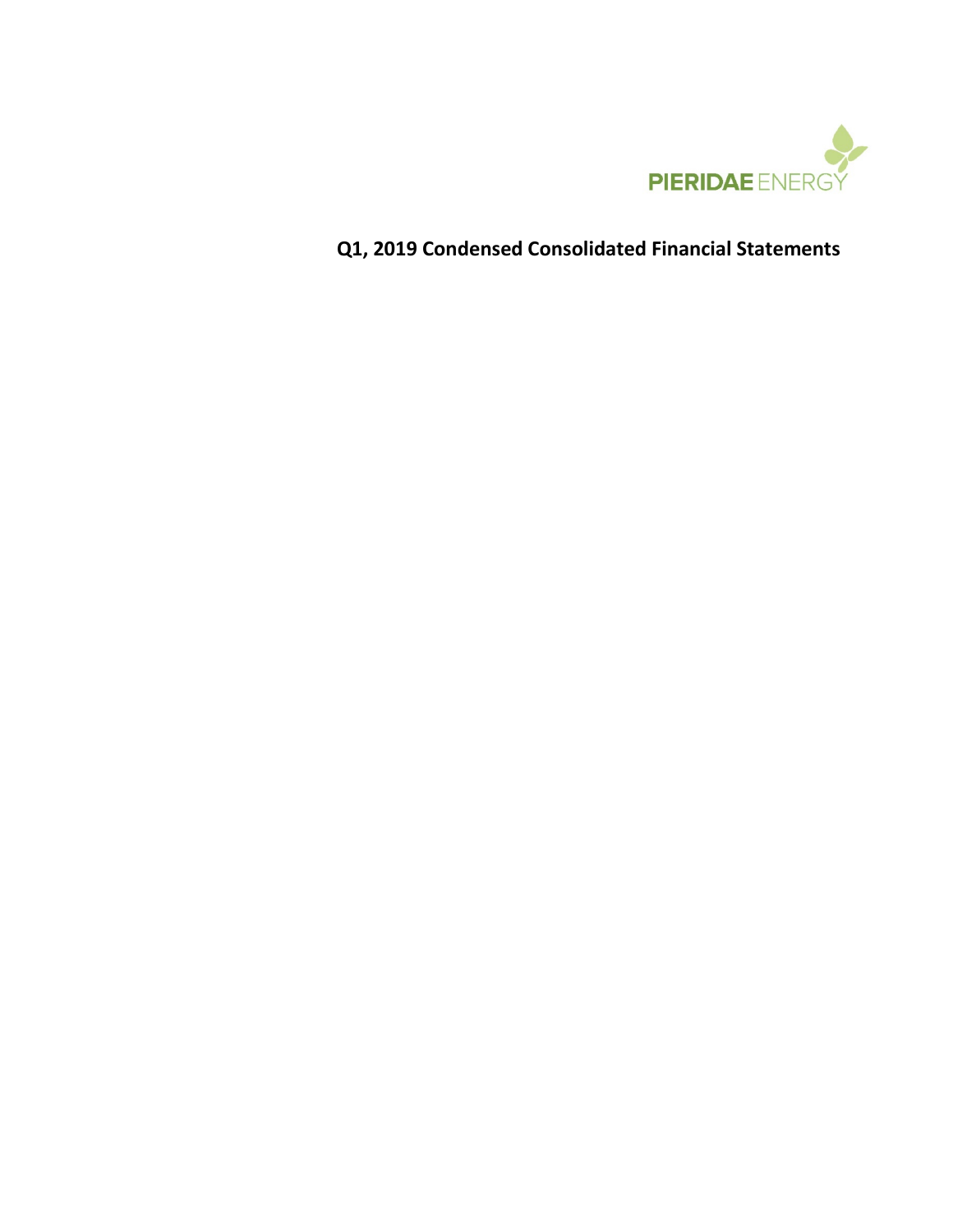

#### **Condensed Consolidated Statements of Financial Position**

|                                                         |               | March 31,          | December 31, |
|---------------------------------------------------------|---------------|--------------------|--------------|
| (Unaudited, in thousands of Canadian dollars)           |               | 2019               | 2018         |
| Assets                                                  |               |                    |              |
| Current                                                 |               |                    |              |
| Cash and cash equivalents                               | (Note 13)     | \$<br>14,697 \$    | 7,651        |
| Cash and cash equivalents held for exploration purposes | (Note 13)     | 1,461              | 1,461        |
| Restricted cash                                         | (Note 13)     | 3,119              | 8,626        |
| Accounts receivable                                     |               | 17,169             | 16,187       |
| Prepaid expenses and deposits                           |               | 2,589              | 2,250        |
|                                                         |               | 39,035             | 36,175       |
|                                                         |               |                    |              |
| Restricted cash equivalents                             | (Note 13)     | 1,000              | 1,000        |
| <b>Security deposits</b>                                |               | 600                | 600          |
| Interests in associates                                 | (Note 14)     | 3,719              | 3,722        |
| Property, plant and equipment                           | (Note 6)      | 302,222            | 301,603      |
| <b>Exploration and evaluation assets</b>                | (Note 5)      | 19,896             | 27,573       |
| Right-of-use assets                                     | (Notes 3 & 7) | 2,577              |              |
|                                                         |               | \$<br>$369,049$ \$ | 370,673      |
| <b>Liabilities</b>                                      |               |                    |              |
| Current                                                 |               |                    |              |
| Accounts payable and accrued liaibilities               |               | \$<br>$45,274$ \$  | 60,922       |
| Current portion of deferred lease inducements           |               | 20                 | 20           |
| Current portion of term debt                            |               | 50,005             | 50,007       |
| Partner advances for planned exploration work           |               | 624                | 624          |
| Provision for contingent liability                      |               | 530                | 530          |
| Liability related to flow-through shares                |               | 82                 | 82           |
| Current portion of lease liabilities                    | (Notes 3 & 8) | 650                |              |
| Deferred accounts payable                               |               | 8,042              | 8,051        |
|                                                         |               | 105,227            | 120,236      |
| Partners' share in security deposits                    |               | 294                | 294          |
| Deferred lease inducements                              |               | 152                | 159          |
| <b>Provision for site restoration</b>                   | (Note 10)     | 163,263            | 158,236      |
| Lease liabilities                                       | (Note 8)      | 1,929              |              |
|                                                         |               | 270,865            | 278,925      |
|                                                         |               |                    |              |
| Share capital                                           | (Note 11)     | 211,536            | 193,270      |
| <b>Contributed surplus</b>                              |               | 9,109              | 8,960        |
| Other comprehensive income                              |               | 2,257              | 1,240        |
| Warrants                                                |               | 933                | 933          |
| <b>Deficit</b>                                          |               | (125, 495)         | (112, 503)   |
| Equity attributable to equity holders of the company    |               | 98,340             | 91,900       |
| <b>Non-controlling interests</b>                        |               | (156)              | (152)        |
| Total shareholders' equity                              |               | 98,184             | 91,748       |
|                                                         |               | \$<br>369,049 \$   | 370,673      |

Subsequent events (Note 17)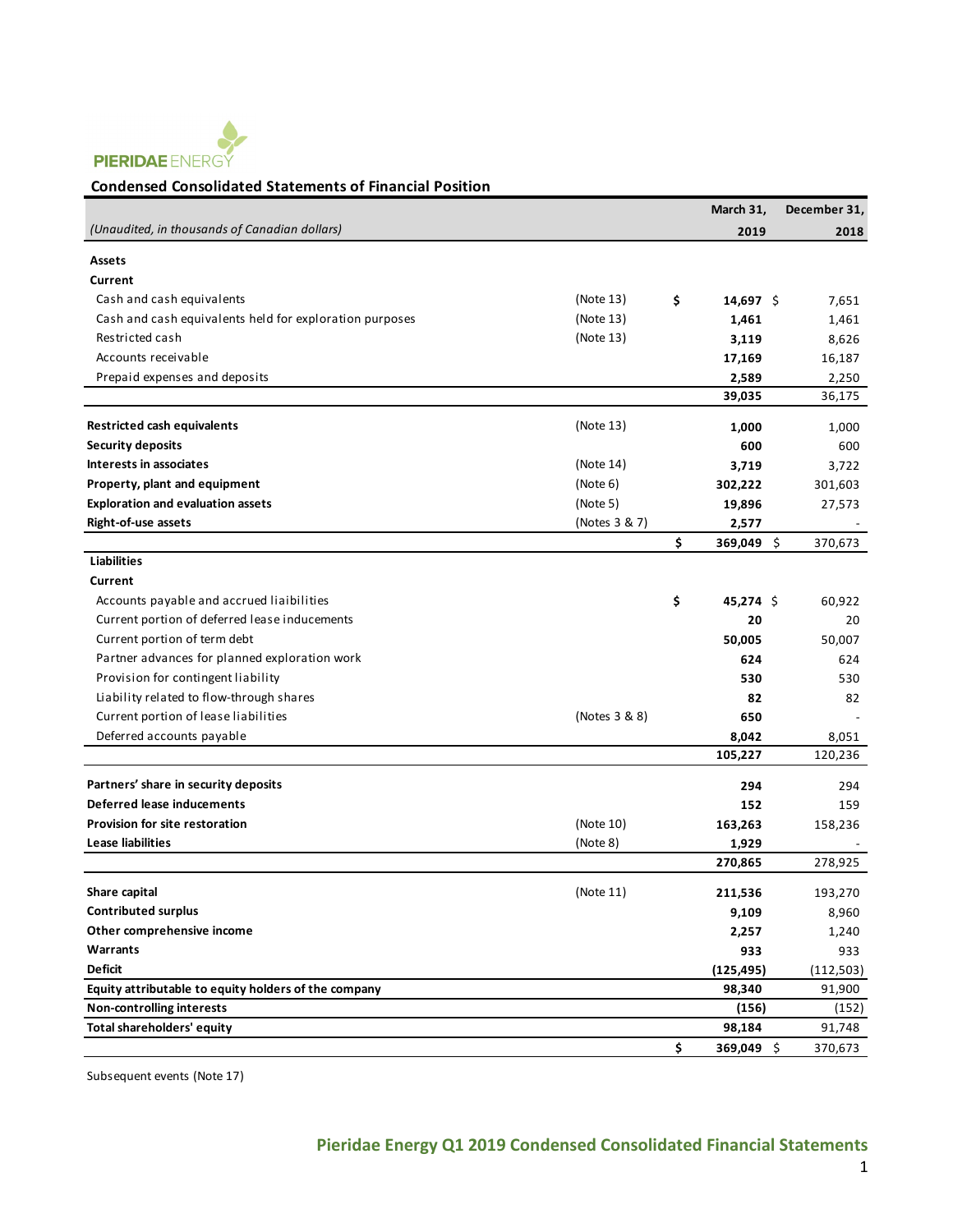

#### **Condensed Consolidated Statements of Loss and Comprehensive Loss**

|                                                                                  |           | Three months ended March 31, |            |
|----------------------------------------------------------------------------------|-----------|------------------------------|------------|
| Unaudited, in thousands of Canadian dollars (except share and per share amounts) |           | 2019                         | 2018       |
| <b>Revenues</b>                                                                  |           |                              |            |
| Petroleum and natural gas (net of royalties)                                     | (Note 15) | \$<br>22,370                 |            |
| Project management                                                               |           |                              | 16         |
| Other income                                                                     |           | 1,268                        |            |
|                                                                                  |           | 23,638                       | 16         |
| Realized loss on risk manangement contracts                                      |           | (657)                        |            |
| Unrealized gain on risk manangement contracts                                    |           | $\mathbf{1}$                 |            |
|                                                                                  |           | 22,982                       | 16         |
| <b>Expenses</b>                                                                  |           |                              |            |
| Operating expenses                                                               |           | 16,194                       | 755        |
| Administrative expenses                                                          |           | 4,032                        | 597        |
| Transportation                                                                   |           | 1,629                        |            |
| Impairment of exploration and evaluation assets                                  | (Note 5)  | 7,859                        |            |
| Share-based compensation                                                         | (Note 12) | 149                          | 1,327      |
| Loss (gain) on foreign exchange                                                  |           | (18)                         | 296        |
| Depletion and depreciation                                                       | (Note 6)  | 4,345                        | 16         |
| Financial (income) expense                                                       | (Note 9)  | 1,840                        | (19)       |
| Share of net loss of associates                                                  | (Note 14) | 3                            | 3          |
| Gain on disposal                                                                 |           | (55)                         |            |
|                                                                                  |           | 35,978                       | 2,975      |
| Net loss for the period                                                          |           | (12,996)                     | (2,959)    |
| Other comprehensive income (loss), net of income tax                             |           |                              |            |
| Foreign currency translation gain (loss)                                         |           | 1,017                        | (223)      |
| Total comprehensive loss for the period                                          |           | \$<br>$(11,979)$ \$          | (3, 182)   |
| Net loss attributable to                                                         |           |                              |            |
| Equity holders of the Company                                                    |           | (12,992)                     | (2,943)    |
| Non-controlling interests                                                        |           | (4)                          | (17)       |
|                                                                                  |           |                              |            |
| Net loss per share attributable to equity holders of the Company                 |           |                              |            |
| Basic and diluted                                                                | (Note 17) | \$<br>$(0.17)$ \$            | (0.06)     |
| Weighted average number of common shares                                         |           |                              |            |
| Basic                                                                            | (Note 17) | 77,793,154                   | 50,502,501 |
| Diluted                                                                          |           | 77,793,154                   | 50,502,501 |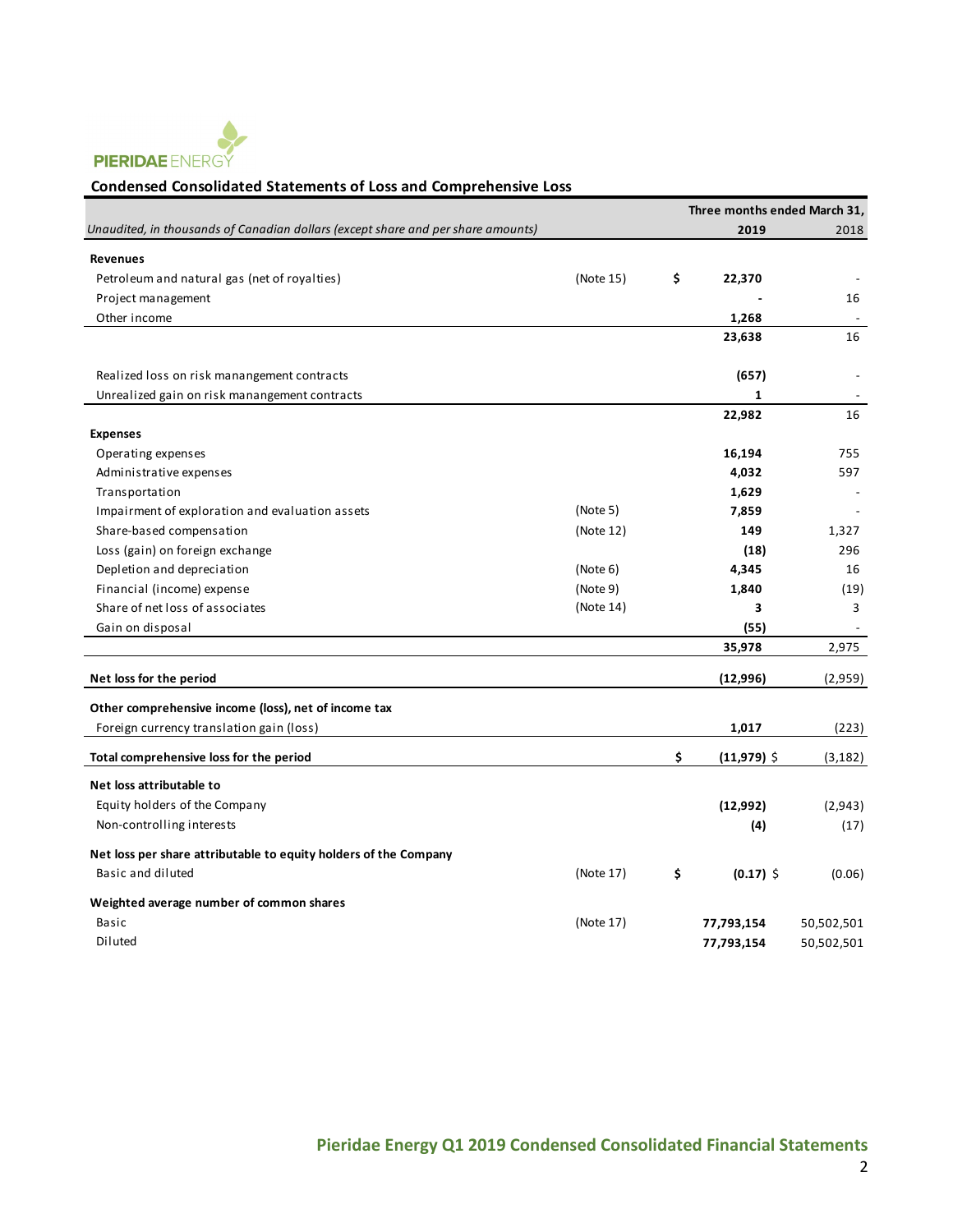

#### **Condensed Consolidated Statements of Changes in Equity**

|                                                                    |           |      |                          |      |                          |    |                          |    |                          | Accumulated              |    | <b>Total Equity</b>       |                          |    |                     |
|--------------------------------------------------------------------|-----------|------|--------------------------|------|--------------------------|----|--------------------------|----|--------------------------|--------------------------|----|---------------------------|--------------------------|----|---------------------|
|                                                                    |           |      |                          |      |                          |    | Contributed              |    |                          | other<br>comprehensive   |    | attributable<br>to equity | Non-<br>controlling      |    |                     |
| (Unaudited, in thousands of Canadian dollars except share amounts) |           |      | <b>Share Capital</b>     |      | Warrants                 |    | surplus                  |    | <b>Deficit</b>           | income (loss)            |    | holders                   | interests                |    | <b>Total Equity</b> |
|                                                                    |           |      |                          |      |                          |    |                          |    |                          |                          |    |                           |                          |    |                     |
| As at December 31, 2017                                            |           | Ś.   | 128,804 \$               |      |                          | s  | 6,715                    | Ŝ  | $(77, 633)$ \$           | 1,583                    | s. | 59,469 \$                 | $(107)$ \$               |    | 59,362              |
|                                                                    |           |      |                          |      |                          |    |                          |    |                          |                          |    |                           |                          |    |                     |
| Share-based compensation                                           |           |      |                          |      | $\overline{\phantom{a}}$ |    | 1,327                    |    |                          | $\overline{\phantom{a}}$ |    | 1,327                     |                          |    | 1,327               |
| Common shares issued on stock option exercise                      |           |      | 115                      |      |                          |    |                          |    |                          | ٠                        |    | 115                       |                          |    | 115                 |
| Total comprehensive income (loss) for the period                   |           |      |                          |      |                          |    | $\overline{\phantom{a}}$ |    | (2,942)                  | (223)                    |    | (3, 165)                  | (17)                     |    | (3, 182)            |
| As at March 31, 2018                                               |           | S.   | 128,919                  | - \$ |                          | s  | 8,042                    | .s | $(80,575)$ \$            | 1,360                    | s  | 57,746 \$                 | $(124)$ \$               |    | 57,622              |
| As at December 31, 2018                                            | (Note 11) | - \$ | 193,270                  | -S   | 933                      | s. | 8,960                    |    | $$(112,503)$ \$          | 1,240                    | s  | $91,900$ \$               | (152)                    | -S | 91,748              |
|                                                                    |           |      |                          |      |                          |    |                          |    |                          |                          |    |                           |                          |    |                     |
| Share-based compensation                                           |           |      | 31                       |      | ٠                        |    | 149                      |    | $\overline{\phantom{a}}$ | $\sim$                   |    | 180                       | $\overline{\phantom{a}}$ |    | 180                 |
| Common shares and warrants issued on private placement             |           |      | 19,100                   |      | $\overline{\phantom{a}}$ |    |                          |    | $\overline{\phantom{a}}$ | ٠                        |    | 19,100                    | $\overline{\phantom{a}}$ |    | 19,100              |
| Share issue costs                                                  |           |      | (865)                    |      |                          |    | $\overline{\phantom{a}}$ |    | $\overline{\phantom{a}}$ | ٠                        |    | (865)                     |                          |    | (865)               |
| Total comprehensive income (loss) for the period                   |           |      | $\overline{\phantom{a}}$ |      | $\overline{\phantom{a}}$ |    | $\overline{\phantom{a}}$ |    | (12,992)                 | 1,017                    |    | (11, 975)                 | (4)                      |    | (11, 979)           |
| As at March 31, 2019                                               | (Note 11) | -S   | 211,536                  | - S  | 933                      | s. | 9,109                    | s  | $(125, 495)$ \$          | 2,257                    |    | 98,340 \$                 | (156)                    |    | 98,184              |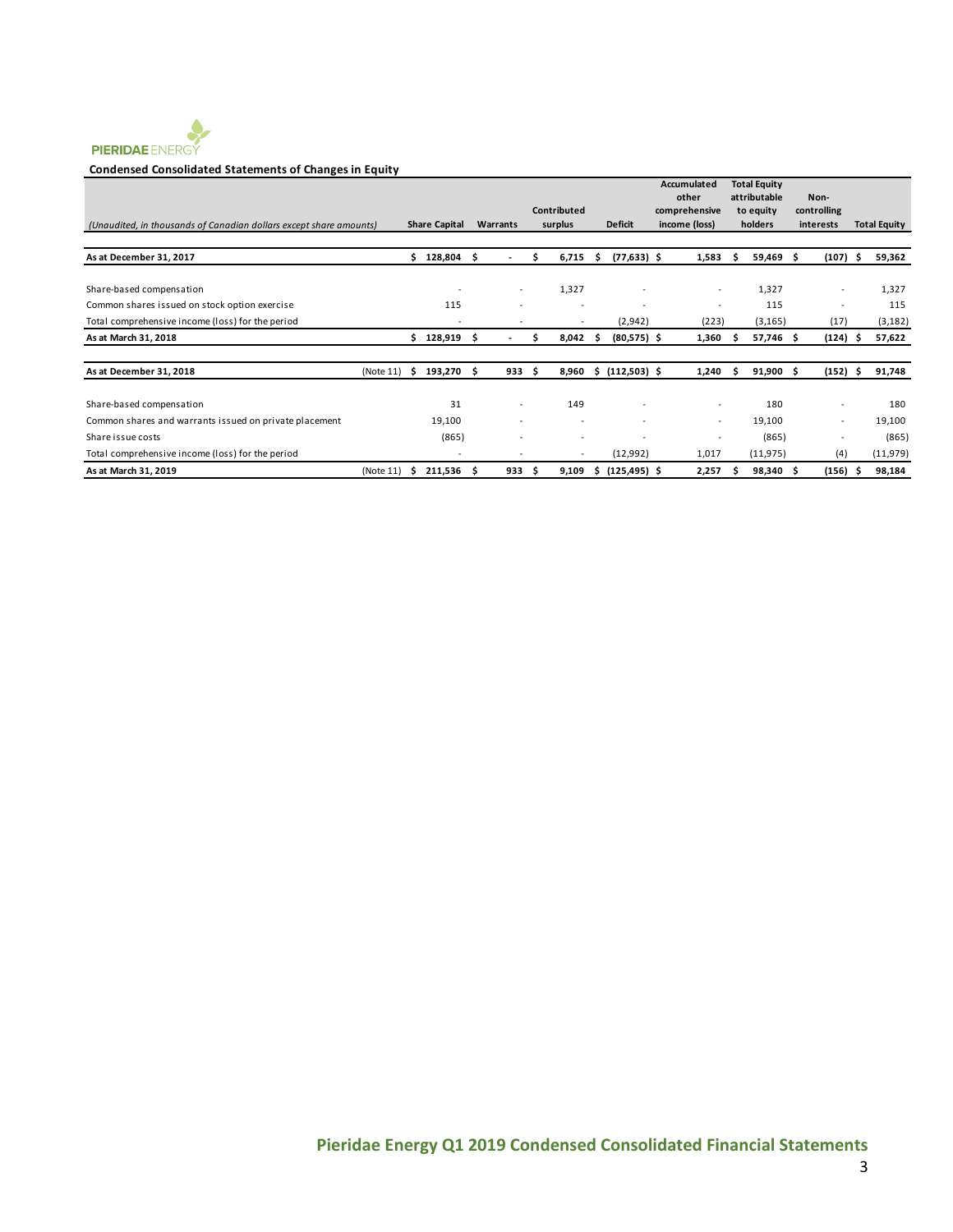

# **Condensed Consolidated Statements of Cash Flows**

|                                                         |           | Three months ended March 31, |          |
|---------------------------------------------------------|-----------|------------------------------|----------|
| (Unaudited, in thousands of Canadian dollars)           |           | 2019                         | 2018     |
|                                                         |           |                              |          |
| <b>Operating activities</b>                             |           |                              |          |
| Net loss                                                |           | \$<br>$(12,996)$ \$          | (2,959)  |
| Depletion and depreciation                              | (Note 6)  | 4,345                        | 5        |
| Share-based compensation                                | (Note 12) | 149                          | 1,218    |
| Amortization of deferred lease inducements              |           | (10)                         | (3)      |
| Impairment of exploration and evaluation assets         | (Note 5)  | 7,859                        |          |
| Accretion                                               | (Note 10) | 706                          | 14       |
| Share of net loss of associates                         | (Note 14) | 3                            | 3        |
| Gain on disposal                                        |           | (55)                         |          |
| Site restoration expenditures                           |           | (98)                         |          |
| Foreign exchange (gain) loss                            |           | (18)                         | 296      |
| Changes in non-cash working capital                     |           | (16, 969)                    | (722)    |
| Cash provided by operating activities                   |           | (17,084)                     | (2, 148) |
|                                                         |           |                              |          |
| <b>Investing activities</b>                             |           |                              |          |
| Additions to property, plant and equipment              |           |                              | (33)     |
| Additions to petroleum and natural gas properties       | (Note 6)  | (306)                        | (29)     |
| Additions to exploration and evaluation assets          | (Note 5)  | (116)                        | (189)    |
| Proceeds from disposal of property, plant and equipment | (Note 6)  | (150)                        |          |
| Cash used in investing activities                       |           | (572)                        | (251)    |
|                                                         |           |                              |          |
| <b>Financing activities</b>                             |           |                              |          |
| Issuance of share capital, net of costs                 | (Note 11) | 18,266                       | 115      |
| Restricted cash                                         | (Note 13) | 5,507                        |          |
| Repayment of term debt                                  |           | (2)                          | (2)      |
| Payments on lease obligations                           |           | (95)                         |          |
| Issuance (repayment) of promissory notes                |           |                              | (25)     |
| Cash provided by financing activities                   |           | 23,676                       | 88       |
|                                                         |           |                              |          |
| Increase (decrease) in cash and cash equivalents        |           | 6,020                        | (2,311)  |
| Cash and cash equivalents, beginning of period          |           | 9,112                        | 21,238   |
| Effect of foreign exchange on cash                      |           | 1,026                        | (2)      |
| Cash and cash equivalents, end of period                |           | \$<br>$16,158$ \$            | 18,925   |
| Cash paid:                                              |           |                              |          |
| Interest                                                |           | \$<br>7 <sup>7</sup><br>\$   | 543      |
| Income taxes                                            |           |                              |          |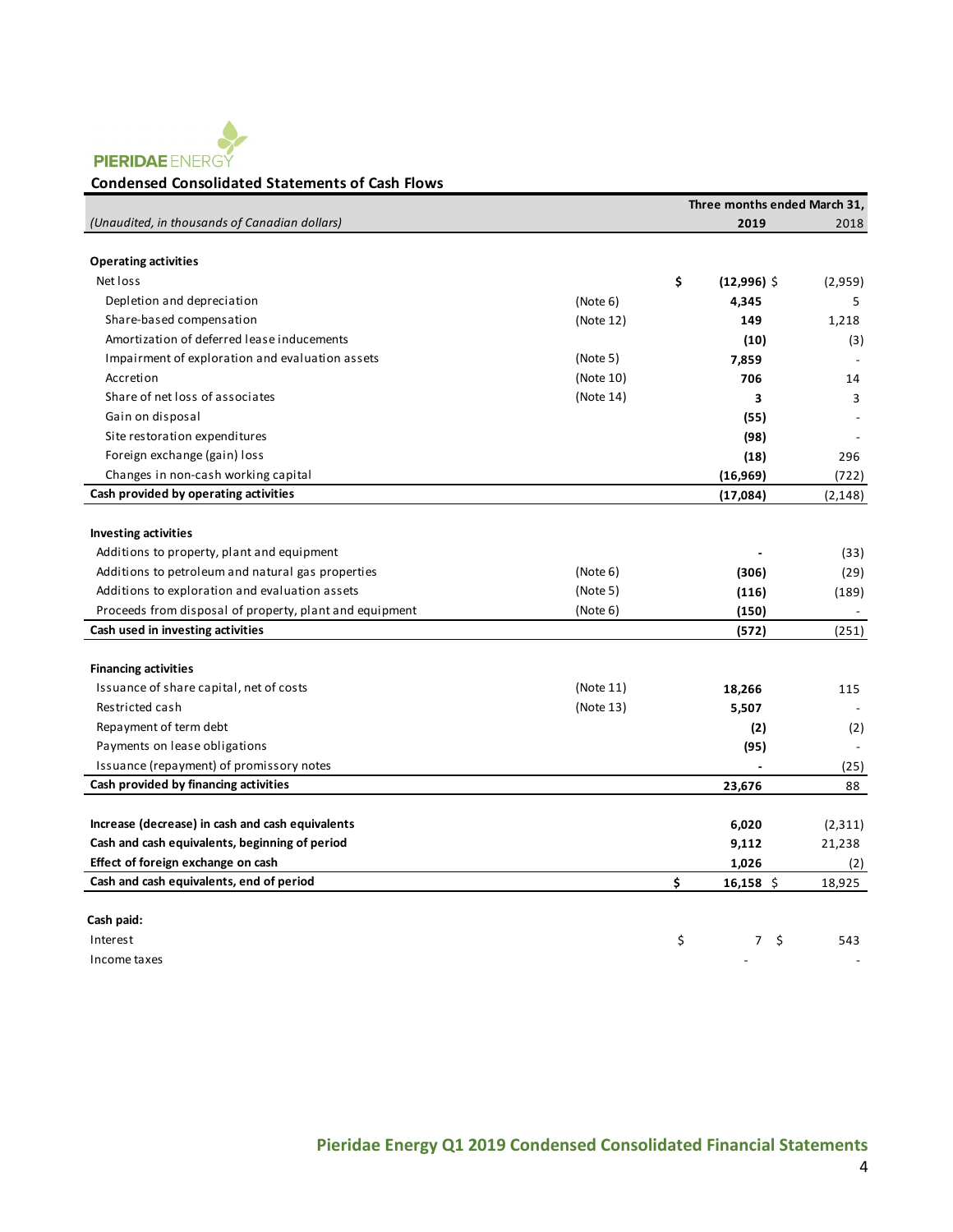# Notes to the Condensed Consolidated Financial Statements (unaudited)

# 1. CORPORATE INFORMATION

Pieridae Energy Limited (the "Company" or "Pieridae"), is a publicly traded, Canadian based Company engaged in the development of a fully integrated liquefied natural gas ("LNG") project to be built in Goldboro, Nova Scotia. The Company is also involved in the acquisition, development and production of petroleum and natural gas resources located in Alberta, British Columbia, Quebec and New Brunswick. The common shares of Pieridae trade on the Toronto Venture Exchange ("TSX") under the symbol PEA.V.

The Company was incorporated on May 29, 2012 under the laws of Canada. It is headquartered at 3100, 308 - 4th Avenue SW, Calgary, Alberta, T2P 0H7.

## NON-CONTROLLING INTEREST

During 2014, the Company, Pieridae Energy (Canada) Ltd. and Uniper Global Commodities S.E. ("Uniper") entered into an agreement, whereby Uniper acquired a one percent ownership interest in Goldboro LNG LP and Pieridae Energy (Canada) Ltd. As at December 31, 2018, the ownership interest of Uniper was 0.8%.

## 2. BASIS OF PRESENTATION

The condensed consolidated interim unaudited ("consolidated financial statements") have been prepared in accordance with IAS 34, Interim Financial Reporting. The interim consolidated financial statement note disclosures do not include all of those required by International Financial Reporting Standards as issued by the International Accounting Standards Board ("IFRS") applicable for annual financial statements. Accordingly, the consolidated financial statements should be read in conjunction with the audited consolidated financial statements and notes thereto as at and for the year ended December 31, 2018.

The consolidated financial statements were approved by the Board of Directors of Pieridae on May 29, 2019.

The consolidated financial statements have been prepared on a going concern basis using the historical cost convention, which contemplates the realization of assets and settlements of liabilities in the normal course of operations for the foreseeable future. During the three months ended March 31, 2019, and consistent with the fact that a large proportion of the Company's activities are still in the developmental stage, the Company generated a net loss of \$13.0 million and negative cash flow from operations of \$17.1 million. The Company's current liabilities also exceed its current assets by \$66.2 million, and its term debt of \$50 million is due on September 30, 2019. These conditions indicate the existence of material uncertainties that may cast significant doubt about Pieridae's ability to continue as a going concern. The Company expects to incur further losses in the development of its business and will require additional debt and equity financing to fund future development of its LNG project and associated natural gas asset acquisitions. While the company has been successful in raising financing in the past, there can be no assurance that it will be able to do so in the future. These consolidated financial statements do not reflect adjustments in the carrying value of assets and liabilities, revenue or expenses, nor the statement of financial position classification that would be necessary if the going concern assumption was not valid. Such adjustments could be material.

The consolidated financial statements are presented in Canadian dollars which is the functional and presentation currency of the Company. All financial information is rounded to the nearest thousand, except per share amounts or where otherwise indicated.

## 3. SIGNIFICANT ACCOUNTING POLICIES

The accounting policies, critical accounting judgments and significant estimates used in preparation of the 2018 annual financial statements have been applied in the preparation of these consolidated financial statements, except for the adoption of IFRS 16 Leases as described below.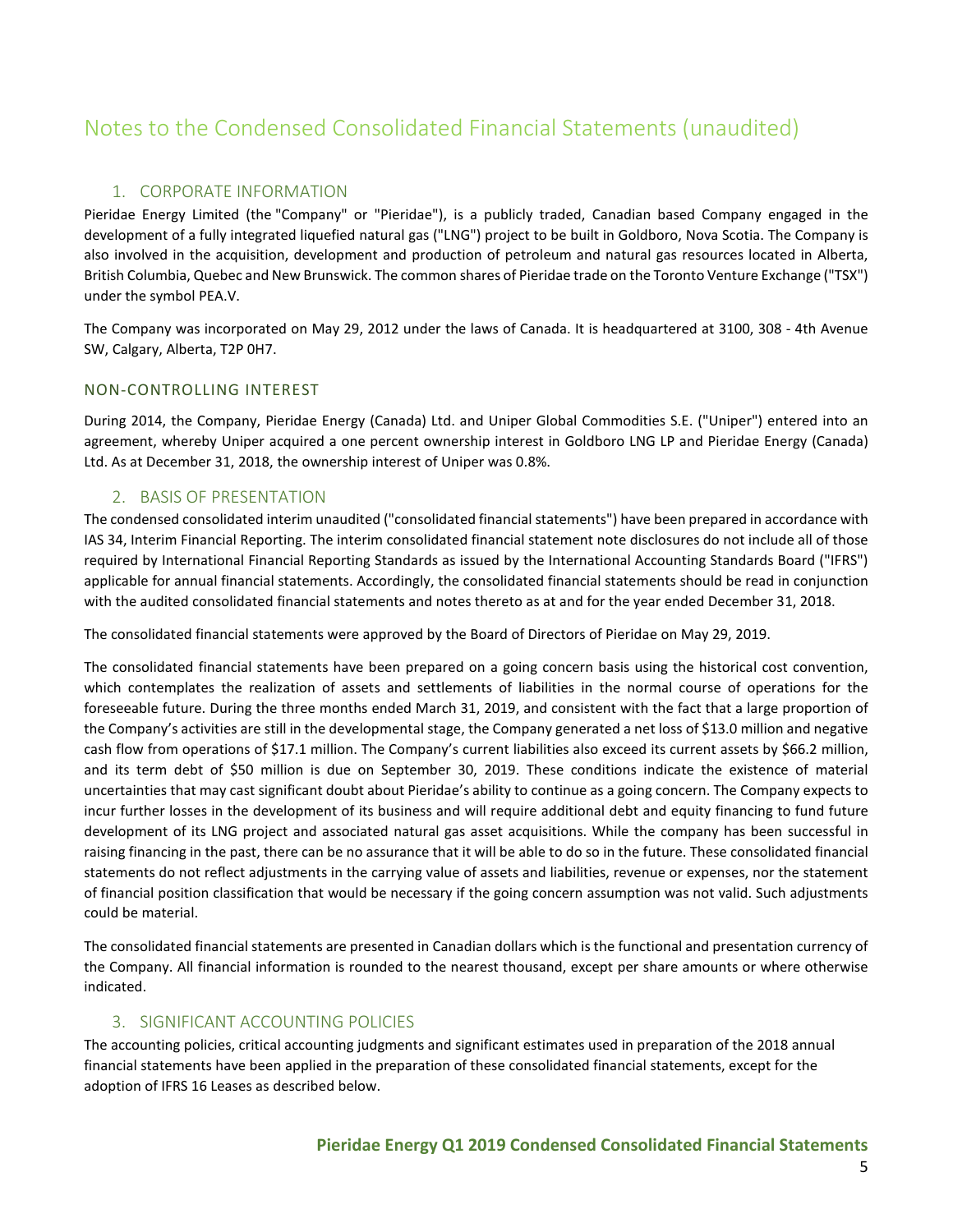## CHANGES IN SIGNIFICANT ACCOUNTING POLICIES

#### *Leases*

Pieridae adopted IFRS 16 Leases on January 1, 2019 using the modified retrospective approach. The modified retrospective approach does not require restatement of comparative financial information as it recognizes the cumulative effect on transition as an adjustment to opening retained earnings and applies the standard prospectively. Comparative information in the Company's consolidated statements of financial position, consolidated statements of loss and comprehensive loss, consolidated statements of changes in equity, and consolidated statements of cash flows has not been restated. The cumulative effect of initial application of the standard was to recognize a \$2.7 million increase to right-of-use assets ("lease assets") and an \$2.7 million increase to lease obligations. Initial measurement of the lease obligation was determined based on the remaining lease payments at January 1, 2019, using a variety of incremental borrowing rates specific to the respective assets. The lease assets were initially recognized at an amount equal to the lease obligations. The lease assets and lease obligations recognized largely relate to the Company's head office lease in Calgary.

The adoption of IFRS 16 using the modified retrospective approach allowed the Company to use the following practical expedients in determining the opening transition adjustment:

- leases with a term of less than 12 months as at January 1, 2019 were accounted for as short-term leases;
- leases with an underlying asset of low value are recorded as an expense and not recognized as a lease asset; and
- leases with similar characteristics were accounted for as a portfolio using a single discount rate.

The Company's accounting policy for leases effective January 1, 2019 is set forth below. The Company applied IFRS 16 using the modified retrospective approach. Comparative information continues to be accounted for in accordance with the Company's previous accounting policy found in the December 31, 2018 audited financial statements.

A contract is, or contains, a lease if the contract conveys the right to control the use of an identified asset for a period of time in exchange for consideration. A lease obligation, and corresponding lease asset, are recognized at the commencement of the lease. The present value of the lease obligation is based on the future lease payments and is discounted using the Company's incremental borrowing rate when the rate implicit in the lease is not readily available. The Company uses a single discount rate for a portfolio of lease with similar characteristics. The lease asset is recognized at the amount of the lease obligation, adjusted for lease incentives received and initial direct costs, on commencement of the lease. Depreciation is recognized on the lease asset over the shorter of the estimated useful life of the asset or the lease term. Lease payments are allocated between the liability and interest expense. Interest expense is recognized on the lease obligations using the effective interest rate method and payments are applied against the lease obligation.

The preparation of the consolidated financial statements in accordance with IFRS requires management to make judgments, estimates, and assumptions that affect the reported amount of assets, liabilities, income, and expenses. Actual results could differ significantly from these estimates. Management has made the following judgments, estimates, and assumptions related to the accounting for leases. The carrying amounts of the right-of-use assets, lease obligations, and the resulting interest and depletion and depreciation expense are based on the implicit interest rate within the lease arrangement or, if this information is unavailable, the incremental borrowing rate. Incremental borrowing rates are based on judgments including economic environment, term, and the underlying risk inherent to the asset.

## 4. SEGMENTED FINANCIAL INFORMATION

Pieridae's reportable segments are determined based on the nature of the underlying operations. The breakdown of the respective lines of business is as follows:

• Upstream is represented predominantly by the properties acquired from Ikkuma Resources Corp. in 2018. However, it also includes the Company's upstream operations in Quebec and New Brunswick. Segmented determinations are based on the operations of the separate subsidiaries involved in these activities. Upstream is currently the only segment generating operating revenues.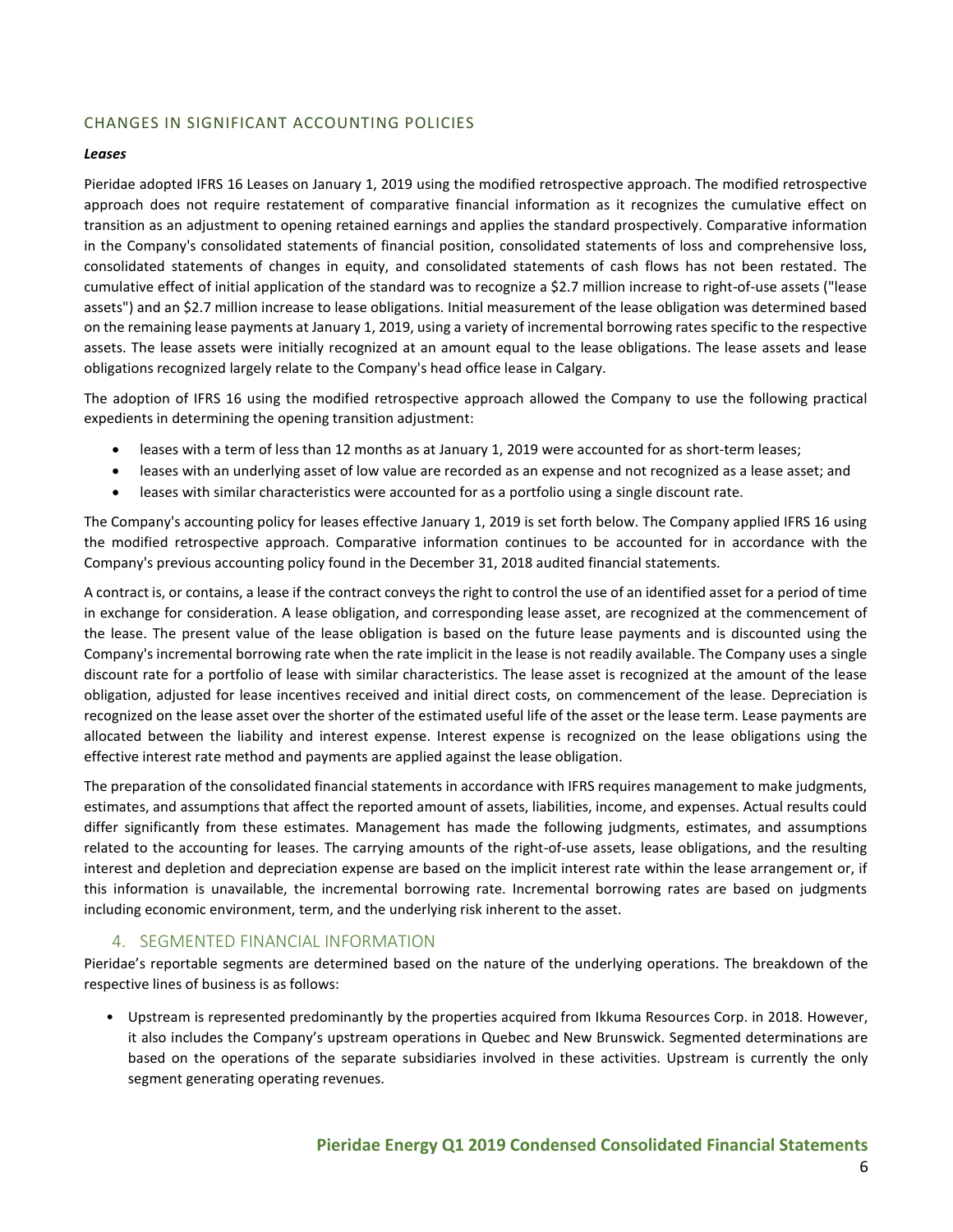• LNG is based on the operations of a single subsidiary engaged in activities associated with the development of the Company's proposed Liquified Natural Gas facility in Goldboro Nova, Scotia and corporate overhead costs.

# **Segmented Information**

|                                                    | Upstream             |                            | <b>LNG</b>   |                          | <b>Consolidated</b> |         |
|----------------------------------------------------|----------------------|----------------------------|--------------|--------------------------|---------------------|---------|
| (Unaudited, in thousands of Canadian dollars)      | 2019                 | 2018                       | 2019         | 2018                     | 2019                | 2018    |
| Revenue                                            |                      |                            |              |                          |                     |         |
| Petroleum and natural gas (net of royalties)       | \$<br>22,370         |                            |              | - \$                     | 22,370              |         |
| Project management                                 |                      | 16                         |              |                          |                     | 16      |
| Other income                                       | 1,268                | $\blacksquare$             |              |                          | 1,268               |         |
|                                                    | 23,638               | 16                         |              |                          | 23,638              | 16      |
| Realized gain (loss) on risk manangement contracts | (657)                |                            |              |                          | (657)               |         |
| Unrealized gain (loss) on risk manangement         |                      |                            |              |                          |                     |         |
| contracts                                          | $\mathbf{1}$         |                            |              |                          | 1                   |         |
|                                                    | 22,982               | 16                         |              | $\overline{\phantom{a}}$ | 22,982              | 16      |
| <b>Expenses</b>                                    |                      |                            |              |                          |                     |         |
| Operating expenses                                 | 16,194               |                            |              | 755                      | 16,194              | 755     |
| Administrative expenses                            | 1,339                | 568                        | 2,693        | 29                       | 4,032               | 597     |
| Transportation                                     | 1,629                |                            |              |                          | 1,629               |         |
| Impairment of exploration and evaluation assets    | 7,859                |                            |              | $\overline{\phantom{a}}$ | 7,859               |         |
| Share-based compensation                           | 111                  | 1,160                      | 38           | 167                      | 149                 | 1,327   |
| Loss (gain) on foreign exchange                    | (8)                  |                            | (10)         | 296                      | (18)                | 296     |
| Depletion and depreciation                         | 4,345                | 16                         |              | $\overline{\phantom{a}}$ | 4,345               | 16      |
| Financial (income) and expenses                    | 1,840                |                            |              | (19)                     | 1,840               | (19)    |
| Share of net loss of associates                    | 3                    | 3                          |              |                          | 3                   | 3       |
| Gain on disposal                                   | (55)                 |                            |              |                          | (55)                |         |
|                                                    | 33,257               | 1,747                      | 2,721        | 1,228                    | 35,978              | 2,975   |
| Net loss                                           | \$<br>$(10, 275)$ \$ | $(1,731)$ \$               | $(2,721)$ \$ | $(1,228)$ \$             | $(12,996)$ \$       | (2,959) |
|                                                    | March 31,            | <b>December</b><br>31,2018 |              |                          |                     |         |
| As at                                              | 2019                 |                            |              |                          |                     |         |

Upstream assets **\$ 347,288** \$ 357,287 LNG assets 21,761 13,386 Total consolidated assets **\$ 369,049** \$ 370,673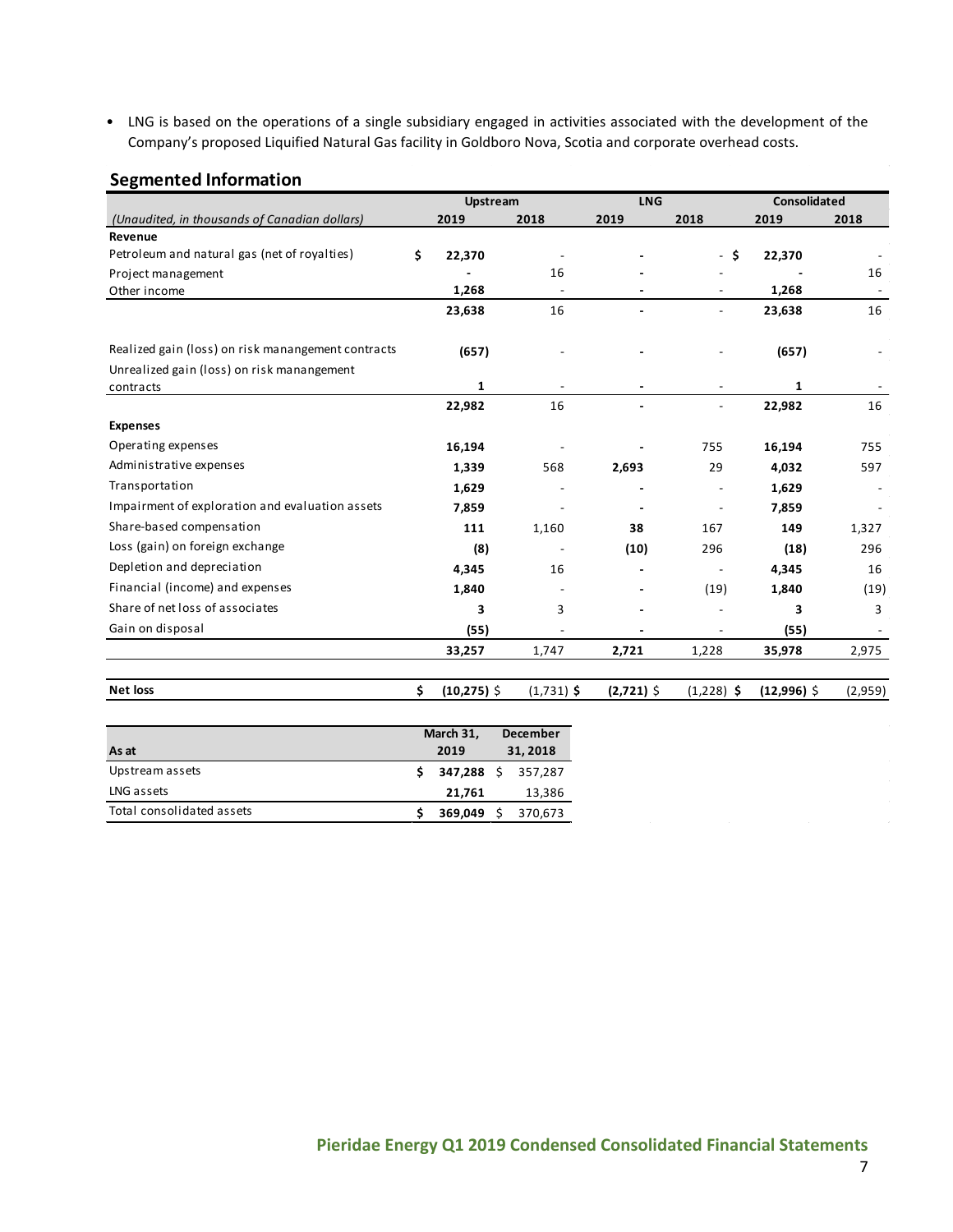## 5. EXPLORATION AND EVALUATION

| At December 31, 2018 | 27,573   |
|----------------------|----------|
| Additions            | 182      |
| Impairment           | (7, 859) |
| At March 31, 2019    | 19,896   |

Exploration and evaluation ("E&E") assets consist of the Company's undeveloped land, seismic and exploration projects, which are pending the determination of technical feasibility and commercial viability. In Q1 2019 management re-evaluated the Company's prospects in Quebec and compared these to other opportunities available to the Company. Management concluded that renewing some petroleum licenses in Quebec was not in the best interests of the Company. Consequently, only licenses for properties which held the most promise, and likelihood of exploratory success, were renewed. The other licenses were relinquished. This was deemed as an indicator of impairment for the related properties, and an impairment charge was recognized.

#### 6. PETROLEUM AND NATURAL GAS PROPERTIES AND EQUIPMENT

| <b>Historical Cost</b>                 |         |
|----------------------------------------|---------|
| At December 31, 2018                   | 302,351 |
| Additions                              | 456     |
| Change in asset retirement obligations | 4,419   |
| At March 31, 2019                      | 307,226 |

| <b>Accumulated Depletion &amp; Depreciation</b> |       |
|-------------------------------------------------|-------|
| At December 31, 2018                            | 748   |
| Depletion and depreciation                      | 4,256 |
| At March 31, 2019                               | 5,004 |

| <b>Net Book Value</b> |         |
|-----------------------|---------|
| At December 31, 2018  | 301,603 |
| At March 31, 2019     | 302,222 |

## 7. RIGHT-OF-USE ASSETS

The following table details the cost and accumulated depreciation of Pieridae's ROU assets as at March 31, 2019:

| <b>Historical Cost</b>   | <b>Office</b>            | <b>Vehicles</b> | Equipment                | <b>Total</b> |
|--------------------------|--------------------------|-----------------|--------------------------|--------------|
| Balance, January 1, 2019 | 2.174                    | 466 S           | 26 <sup>5</sup>          | 2,666        |
| Additions (disposals)    | $\overline{\phantom{0}}$ | $\blacksquare$  | $\overline{\phantom{a}}$ |              |
| At March 31, 2019        | 2.174                    | 466             | 26                       | 2,666        |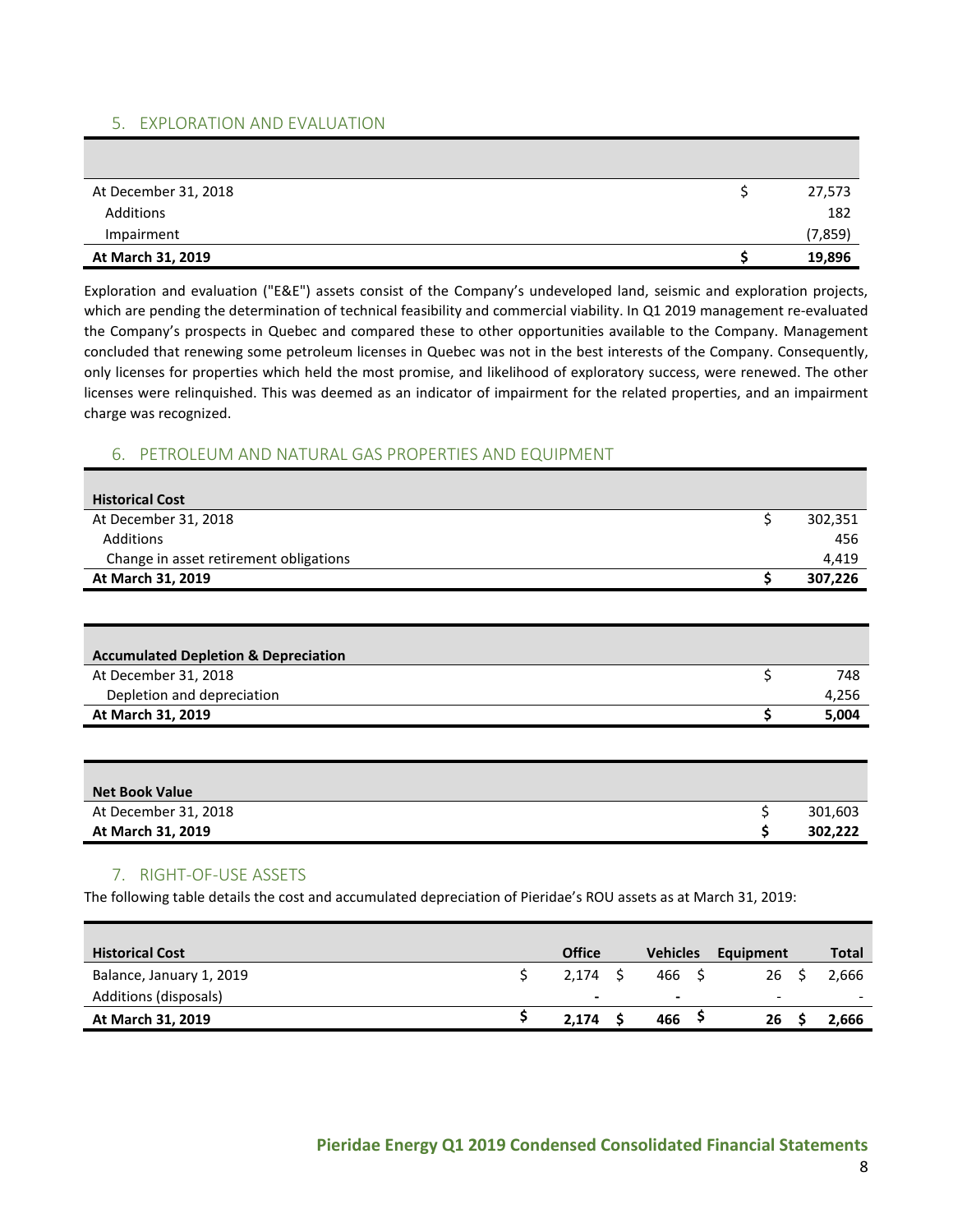| <b>Accumulated depreciation</b> | <b>Office</b> | <b>Vehicles</b> | Equipment                | <b>Total</b>             |
|---------------------------------|---------------|-----------------|--------------------------|--------------------------|
| Balance, January 1, 2019        | $-5$          | $- S$           | $\overline{\phantom{a}}$ | $\overline{\phantom{0}}$ |
| Depreciation                    | 14            | 73              |                          | 89                       |
| At March 31, 2019               | 14            | 73              |                          | 89                       |

| <b>Net Book Value</b>    | <b>Office</b> | <b>Vehicles</b> | Equipment | Total |
|--------------------------|---------------|-----------------|-----------|-------|
| Balance, January 1, 2019 | 2.174 S       | 466 S           | 26 S      | 2.666 |
| At March 31, 2019        | 2,160         | 393             | 24 S      | 2.577 |

## 8. LEASE LIABILITIES

|                                                                | March 31, 2019 |       |  |
|----------------------------------------------------------------|----------------|-------|--|
| Less than 1 year                                               | \$             | 789   |  |
| $1 - 3$ years                                                  |                | 1,884 |  |
| $4 - 5$ years                                                  |                | 138   |  |
| After 5 years                                                  |                | 81    |  |
| Total lease payments                                           |                | 2,892 |  |
| Amount representing finance expense over the term of the lease |                | (313) |  |
| Present value of net lease payments                            |                | 2,579 |  |
| Less current portion of lease liabilities                      |                | (650) |  |
| Non-current portion of lease liabilities                       |                | 1,929 |  |

For the three months ended March 31, 2019, the Company recorded interest of \$7 thousand and payments of \$95 thousand related to its lease obligations. The undiscounted amount of estimated future cashflows required to settle these leases is \$2.8 million.

#### 9. FINANCIAL INCOME AND EXPENSES

|                                       | For the three months ended |  |      |  |  |
|---------------------------------------|----------------------------|--|------|--|--|
|                                       | March 31, 2019             |  |      |  |  |
| <b>Finance (Income) Expense</b>       |                            |  |      |  |  |
| Interest expense                      | 1,171                      |  | 12   |  |  |
| Interest income                       | (37)                       |  | (45) |  |  |
| Accretion                             | 706                        |  | 14   |  |  |
| <b>Total finance (income) expense</b> | 1.840                      |  | (19) |  |  |

Accretion expense represents accretion on the Company's decommissioning obligations.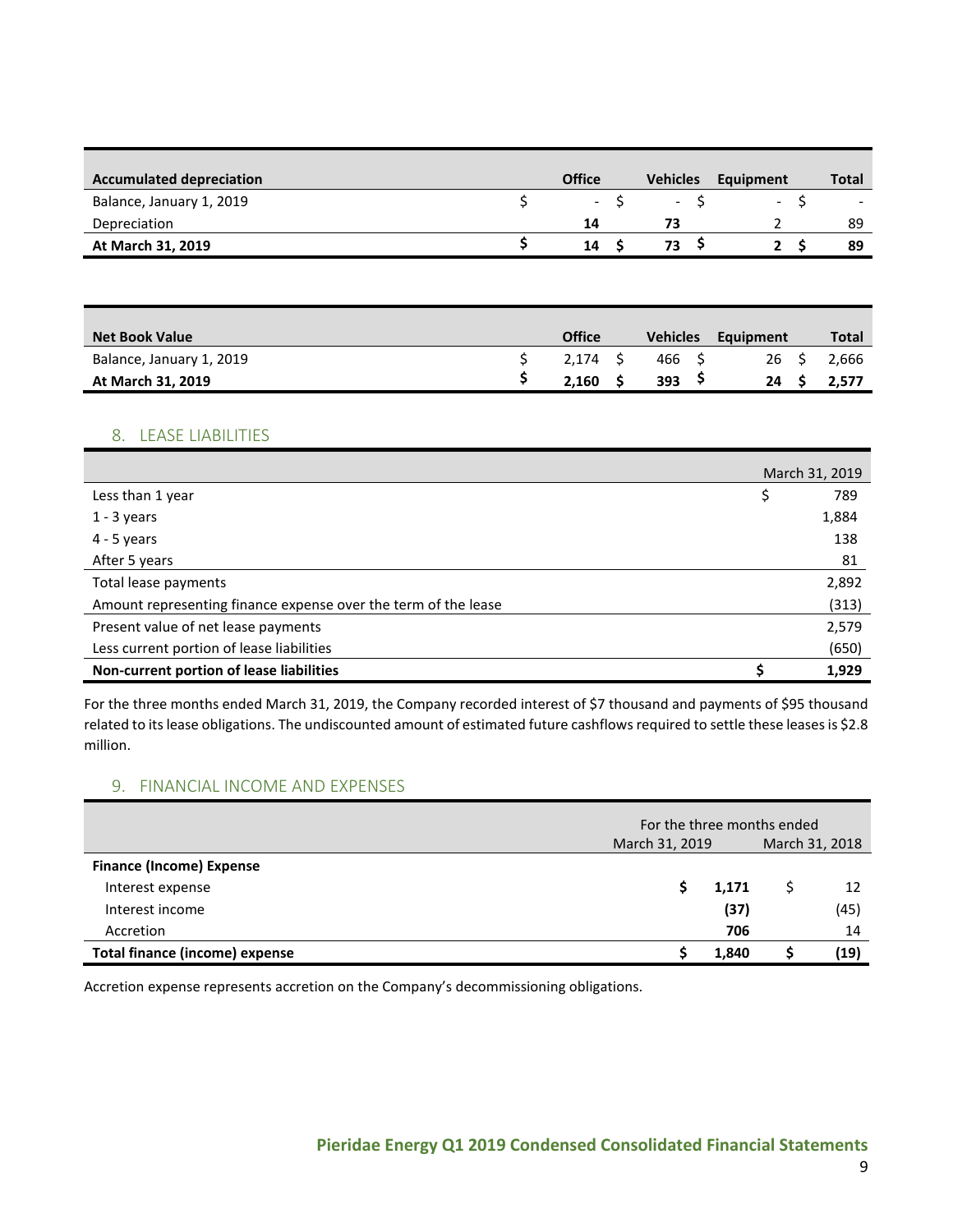## 10. DECOMMISSIONING OBLIGATIONS

|                                                | As at March 31, 2019 |         | As at December 31, 2018 |
|------------------------------------------------|----------------------|---------|-------------------------|
| Decommissioning obligations, beginning of year |                      | 158,236 | 2,740                   |
| Obligations acquired                           |                      |         | 154,972                 |
| Change in estimated future cash outflows       |                      | 4,419   | 1,731                   |
| Obligations settled                            |                      | (98)    | (1,260)                 |
| Accretion                                      |                      | 706     | 53                      |
| Decommissioning obligations, end of period     |                      | 163.263 | 158,236                 |

As at March 31, 2019, risk-free rates of 1.52% (<5 years), 1.90% (>10 years) (Dec 2018: 1.88% and 2.18% respectively) and an inflation rate of 2.0% (Dec 2018: 2.00%) were used to calculate the fair value of the decommissioning obligations. The \$4.4 million change in estimated future cash outflows is due to the decrease in risk free rates which occurred during the quarter.

# 11. SHARE CAPITAL

## AUTHORIZED

The Company has an unlimited number of common shares with the holders of common shares entitled to one vote per share and an unlimited number of preferred shares issuable in series, with rights and privileges to be designated by the Board of Directors at the time of issuance. As at March 31, 2019 and December 31, 2018 there were no preferred shares outstanding.

## ISSUED AND OUTSTANDING COMMON SHARES

|                                          | As at March 31, |   |                | As at December 31, |   |           |
|------------------------------------------|-----------------|---|----------------|--------------------|---|-----------|
|                                          | 2019            |   |                |                    |   | 2018      |
|                                          | Common          |   |                | Common             |   |           |
|                                          | <b>Shares</b>   |   | Amount         | <b>Shares</b>      |   | Amount    |
| Balance beginning of the year            | 74,516,594      | S | 193,270        | 50,481,197         | S | 128,804   |
| Shares issued on stock option exercise   | 44,115          |   |                | 52,446             |   | 143       |
| Shares issued in private placement       | 9,550,000       |   | 19,100         | 2,358,824          |   | 8,020     |
| Shares on corporate acquisition (Note 7) |                 |   | $\blacksquare$ | 21,582,401         |   | 56,114    |
| Share-based compensation                 | 11,281          |   | 31             | 41,726             |   | 189       |
| Share issue costs                        |                 |   | (865)          | ٠                  |   |           |
| <b>Balance end of the period</b>         | 84,121,990      |   | 211.536        | 74,516,594         |   | \$193,270 |

## 12. SHARE-BASED COMPENSATION

Pursuant to the Stock Option Plan, the Board of Directors may grant options to directors, officers, employees and other service providers. The aggregate number of shares that may be reserved for issuance pursuant to stock options may not exceed 10% of the issued and outstanding common shares of the Company on a non-diluted basis as at the time of granting. Stock options expire not more than five years from the date of grant, or earlier if the individual ceases to be associated with the Company. As per the stock option plan adopted on October 24, 2017 with the reverse takeover, options granted to directors vest immediately and for other participants, over a period of three year (previously at the discretion of the Board of Directors). All share-based compensation will be settled in equity.

The Company recorded share-based compensation expense of \$149 thousand in the three-month period ended March 31, 2019 (\$1,327 thousand for the three months ended March 31, 2018). There were no options granted in the first quarter of 2019. The fair value of options granted in first quarter of 2018 was \$2.69. The number of options outstanding is detailed below: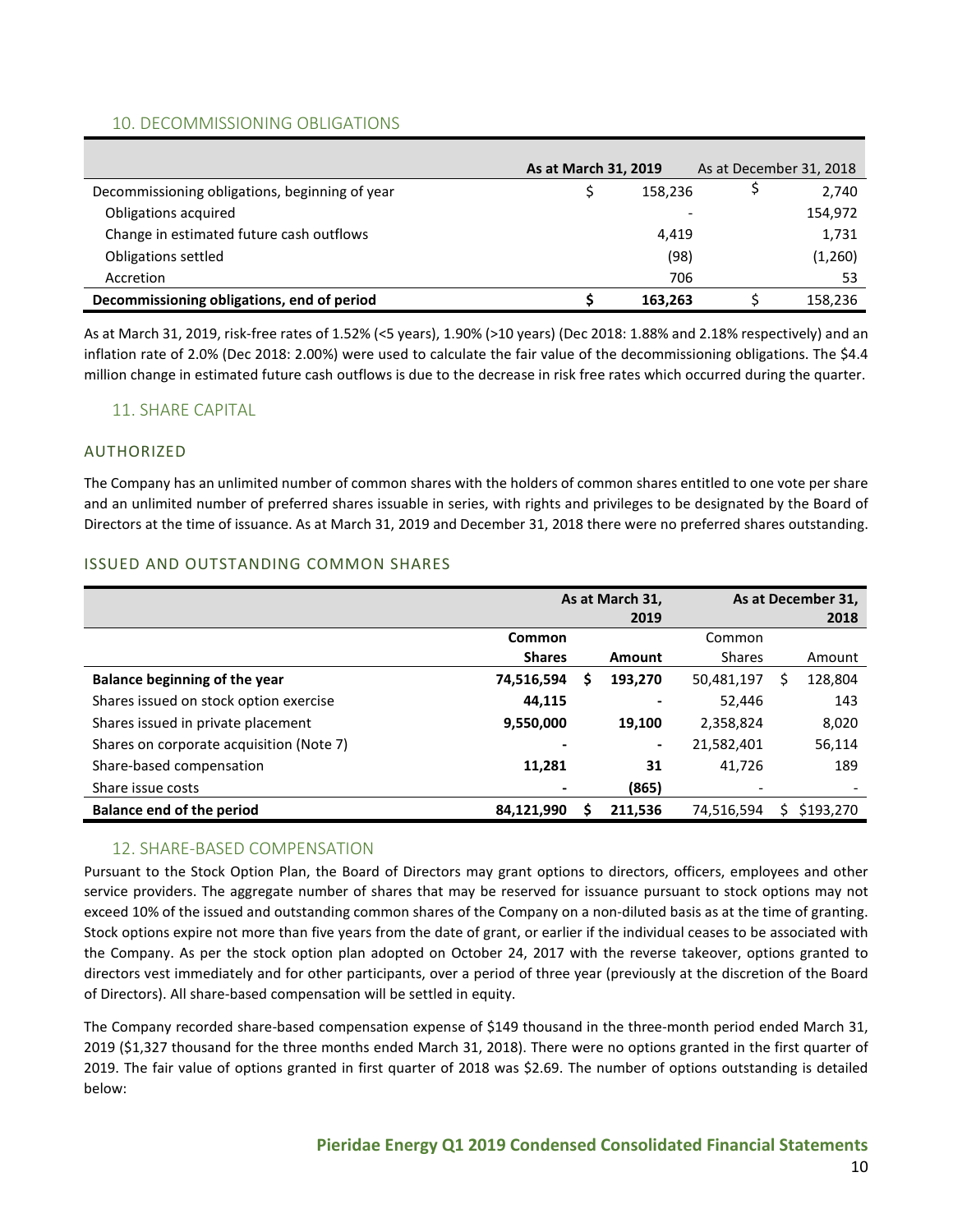|                         | Weighted<br>Average   |                |
|-------------------------|-----------------------|----------------|
|                         | <b>Exercise Price</b> | <b>Options</b> |
| As at December 31, 2017 | \$<br>4.92            | 1,835,385      |
| Granted                 | 5.67                  | 1,142,400      |
| Exercised               | 2.82                  | (52, 446)      |
| Forfeited               | 6.76                  | (271, 945)     |
| As at December 31, 2018 | \$<br>4.85            | 2,653,394      |
| Exercised               | .01                   | (44, 115)      |
| Forfeited               | 5.67                  | (18,500)       |
| As at March 31, 2019    | 4.93                  | 2,590,779      |

The following table summarizes stock options outstanding and exercisable at March 31, 2019:

|                       |               | <b>Stock Options Outstanding</b>                |                                                                            |              |                          |                      |                                        | <b>Stock Options Exercisable</b> |              |
|-----------------------|---------------|-------------------------------------------------|----------------------------------------------------------------------------|--------------|--------------------------|----------------------|----------------------------------------|----------------------------------|--------------|
|                       |               | Number of<br><b>Outstanding</b><br><b>Stock</b> | Weighted<br>Weighted<br>Average<br>Average<br>Remaining<br><b>Exercise</b> |              | Number of<br>Exercisable |                      | Weighted<br>Average<br><b>Exercise</b> | Weighted<br>Average<br>Remaining |              |
| <b>Exercise Price</b> |               | <b>Options</b>                                  |                                                                            | <b>Price</b> | Life (years)             | <b>Stock Options</b> |                                        | <b>Price</b>                     | Life (years) |
|                       | $1.98 - 4.08$ | 1,086,148                                       | \$                                                                         | 3.86         | 2.20                     | 767,604              |                                        | 3.84                             | 2.18         |
|                       | $5.67 - 8.04$ | 1,504,631                                       |                                                                            | 5.71         | 3.36                     | 986,291              |                                        | 5.72                             | 3.05         |
|                       |               | 2,590,779                                       |                                                                            | 4.93         | 2.87                     | 1,753,895            |                                        | 4.90                             | 2.67         |

## 13. CASH AND CASH EQUIVALENTS

|                                                               | As at March 31, 2019 |        | <b>Year Ended December</b><br>31, 2018 |        |  |
|---------------------------------------------------------------|----------------------|--------|----------------------------------------|--------|--|
| Cash                                                          |                      | 20,277 | Ś                                      | 18,738 |  |
| Less: restricted cash $1$                                     |                      | 3,119  |                                        | 8,626  |  |
| Less: restricted cash equivalents <sup>1</sup>                |                      | 1,000  |                                        | 1,000  |  |
|                                                               |                      | 16,158 |                                        | 9,112  |  |
| Less: cash and cash equivalents held for exploration purposes |                      |        |                                        |        |  |
| Flow-through shares <sup>2</sup>                              |                      | 736    |                                        | 736    |  |
| Bourque project <sup>3</sup>                                  |                      | 725    |                                        | 725    |  |
| Total cash and cash equivalents                               |                      | 14,697 |                                        | 7,651  |  |

1 As at March 31, 2019, \$3.1 million is pledged as security for LC's. Restricted cash of \$5.7 million was repatriated in January 2019. A \$0.63 million tranche of LC's matured on February 1, 2019. They were renewed, and now expire February 1, 2020. The remaining \$1.0 million tranche matures in April of 2020.

2 Cash and cash equivalents held for exploration purposes related to flow-through shares represent the unexpended proceeds of a flow-through share financing. According to restrictions imposed under the financing arrangement, the Company must spend these funds on the exploration of oil and gas properties.

3 Cash and cash equivalents on the Bourque project represent the remaining cash from partner advances which must be spent on exploration work related to the Bourque project.

## 14. INTEREST IN ASSOCIATES

On March 4, 2013, the Company established Pieridae Production LP and Pieridae Production GP. Pieridae Production LP was formed to develop gas resources in New Brunswick, Nova Scotia and the Northeast US. As at December 31, 2018, the Company's ownership interest is 20%. Under the terms of the Partnership agreement, the Company is entitled to contribute an additional \$14.125 million to the partnership, prior to any further funding being made by the other partner, and increasing its ownership in Pieridae Production LP to 50%.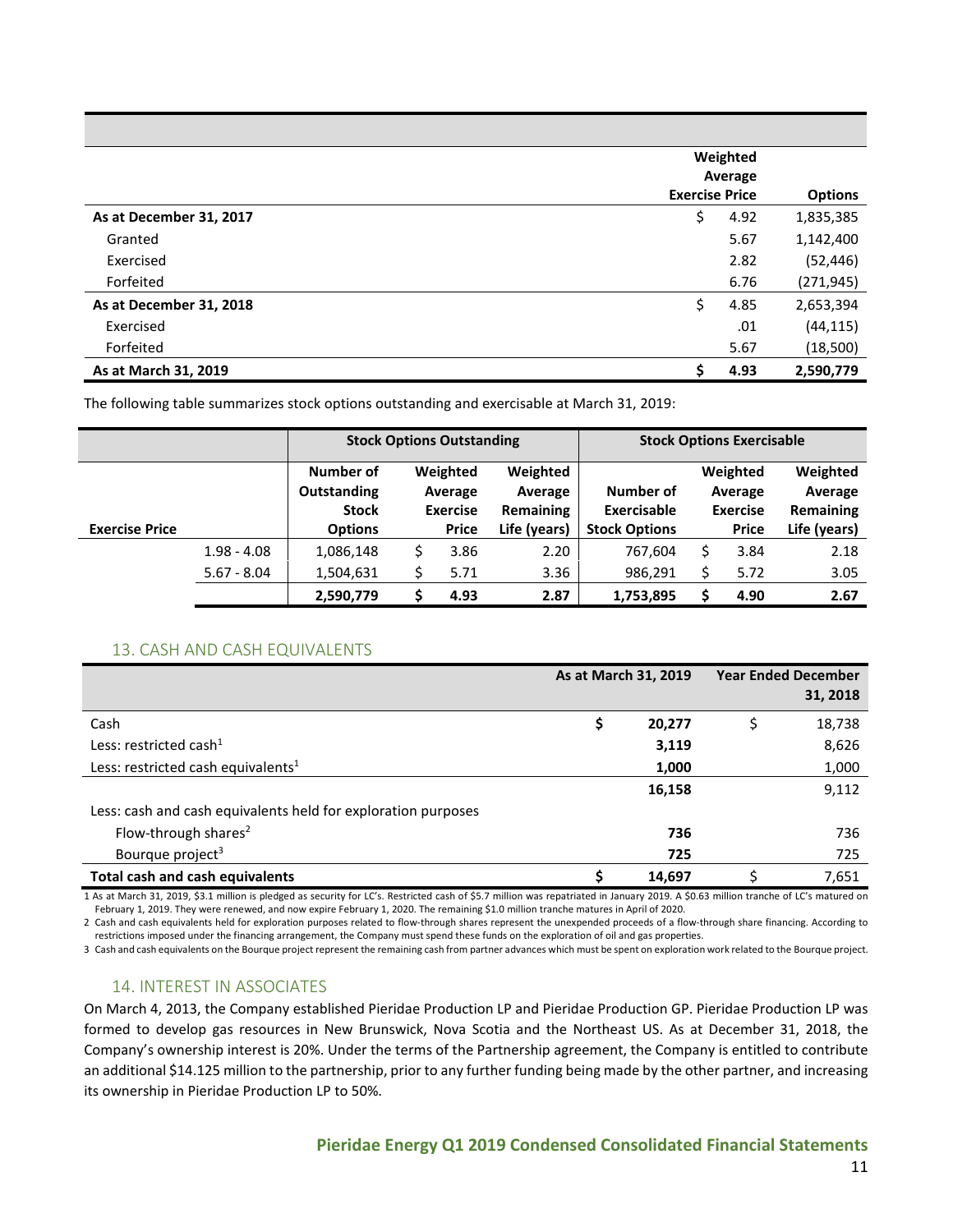The Company's interest in Pieridae Production LP and Pieridae Production GP are accounted for using the equity method in the consolidated financial statements.

| Interest in associates          |       |
|---------------------------------|-------|
| Value at December 31, 2017      | 3,734 |
| Share in net loss of associates | (12)  |
| Value at December 31, 2018      | 3,722 |
| Share in net loss of associates | (3)   |
| Value at March 31, 2019         | 3.719 |

As at December 31, 2018, the associates have no contingent liabilities or capital commitments. However, under the terms of the partnership operating agreement there is an annual fee of \$60,000 to be paid by Pieridae Production LP to the operator.

## 15. PETROLEUM AND NATURAL GAS SALES

The Company's major revenue sources are comprised of sales from the production of natural gas, natural gas liquids and sulphur. The sale of these products is recognized when control of the product transfers to the customer and the cash collection is reasonably probable, upon delivery of the product. The sale of produced commodities are under contracts of varying terms of up to one year. Revenues are typically collected on the 25th day of the month following sale. Product sales are based on fixed or variable price contracts. Transaction prices for variable priced contracts are based on benchmark commodity prices and other variable factors, including quality differentials and location.

The Company's petroleum and natural gas revenues (net of royalties) are set out below. The Company had no petroleum and natural gas revenues in the three-month period ended March 31, 2018.

|                                         | For the three months ended |        |                |  |  |
|-----------------------------------------|----------------------------|--------|----------------|--|--|
|                                         | March 31, 2019             |        | March 31, 2018 |  |  |
| Natural gas                             |                            | 20,468 |                |  |  |
| Natural gas liquids                     |                            | 160    |                |  |  |
| Sulphur                                 |                            | 1.742  |                |  |  |
| Total petroleum and natural gas revenue |                            | 22,370 |                |  |  |

The Company also generates gas processing income for fees charged to third parties for processing in facilities where Pieridae has an ownership interest. This revenue is classified as other income on the condensed consolidated statement of loss and comprehensive loss.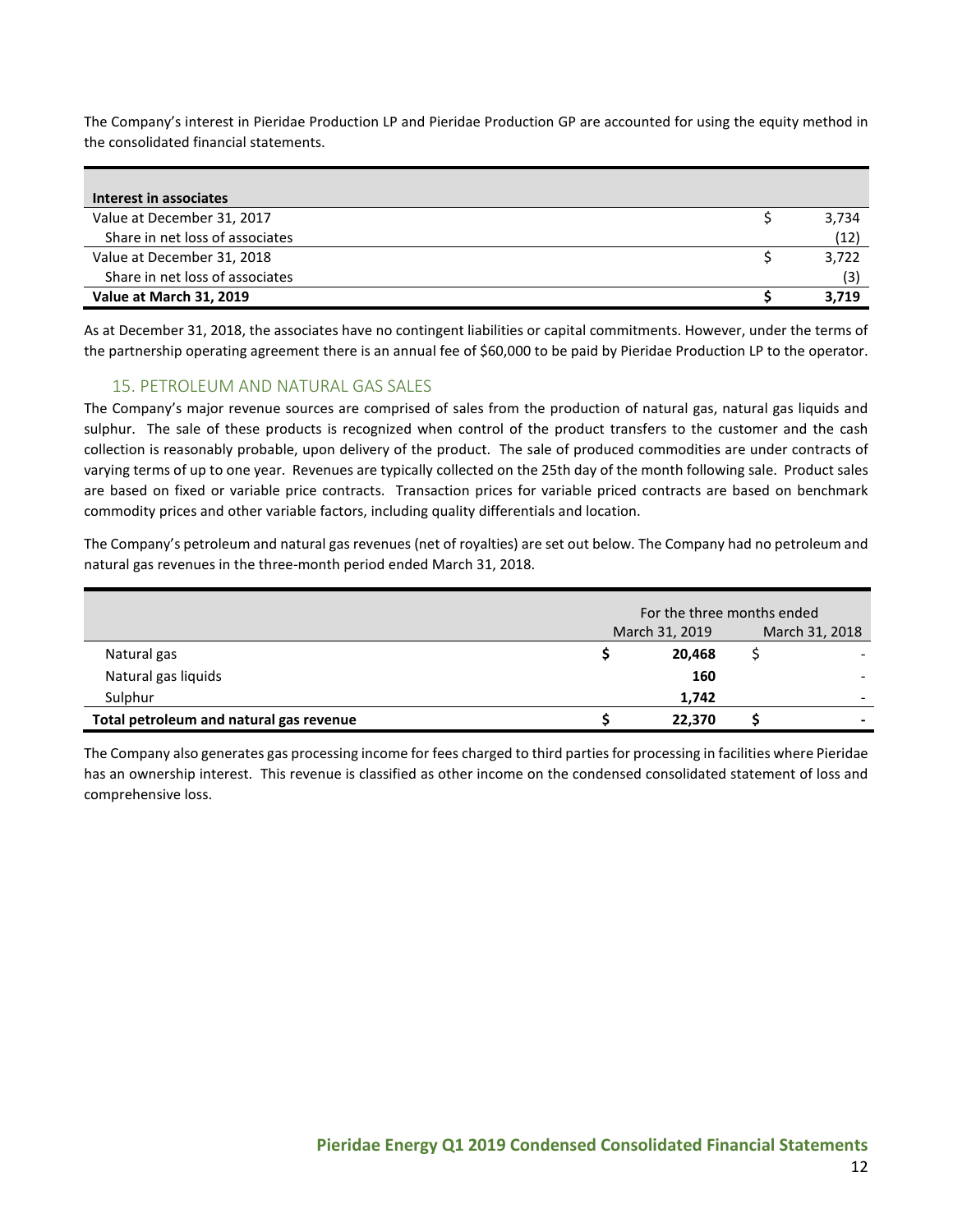## 16. FINANCIAL INSTRUMENTS AND RISK MANAGEMENT

The Company's financial assets and liabilities are comprised of cash, accounts receivable, accounts payable and accrued liabilities, lease liabilities and term debt. The carrying value and fair value of the Company's financial instruments carried on the condensed consolidated statements of financial position are classified into the following categories:

|                                                |                      | March 31,2019     | <b>December 31,2018</b> |            |
|------------------------------------------------|----------------------|-------------------|-------------------------|------------|
|                                                | <b>Carrying</b>      | Carrying          |                         |            |
| <b>Financial Assets at Amortized Cost</b>      | Value                | <b>Fair Value</b> | Value                   | Fair Value |
| Accounts receivable                            | \$17,169<br>\$17,169 |                   | S.<br>16,187            | \$16,187   |
|                                                |                      |                   |                         |            |
| <b>Financial Liabilities at Amortized Cost</b> |                      |                   |                         |            |
| Accounts payable and accrued liabilities       | \$45,274             | \$45,274          | \$60,922                | \$60,922   |
| Term debt                                      | 50,005               | 50,005            | 50,007                  | 50,007     |
| Lease liabilities                              | 2,579                | 2.579             |                         |            |
| <b>Total</b>                                   | S.<br>97.858         | \$97.858          | \$110.929               | \$110.929  |

## LIQUIDITY AND FUNDING RISK

Liquidity and funding risk is the risk that the Company may be unable to obtain sufficient cash or its equivalent in a timely and cost-effective manner to meet its commitments as they become due.

The Company will require significant additional financing to support operations, to advance expansion of its upstream operations and to ultimately fund the construction of its proposed LNG facility. Management will explore all options to achieve the appropriate funding levels. A source of future funds available to the Company is the issuance of additional shares. The Company's operations may also be financed in whole or in part with debt, a partnership agreement or a sale of an interest in an oil or natural gas property. Debt financing may increase the Company's debt levels above industry standards. Depending on future development and exploration plans, the Company may require additional equity and/or debt financing that may not be available, or available on favourable terms. The level of the Company's indebtedness that may occur from time to time could impair the Company's ability to obtain additional financing in the future on a timely basis to take advantage of business opportunities that may arise. Financing by way of a partnership or sale of an interest may reduce the interest held by the Company in the properties in respect of which the financing is obtained. There can be no assurance that such financing will be available to the Company. Furthermore, even if such financing is successfully secured, there can be no assurance it will be obtained on terms favourable to the Company or provide the Company with sufficient funds to meet its objectives. This may adversely affect the Company's business and financial position. If financing is obtained by issuing additional equity, control of the Company could be affected.

## 17. PER SHARE AMOUNTS

## PER SHARE AMOUNTS

Per share amounts have been calculated on the weighted average number of shares outstanding. The weighted average shares outstanding for the three months ended March 31, 2019 was 77,793,154 (March 31, 2018 - 50,502,501).

The diluted loss per share calculations for the three months ended March 31, 2019, and 2018, were not affected by either the outstanding stock options or warrants as they are anti-dilutive.

The calculation of basic earnings per share for the period ended March 31, 2019 was based on a net loss of \$13.0 million (2018: net loss of \$2.9 million).